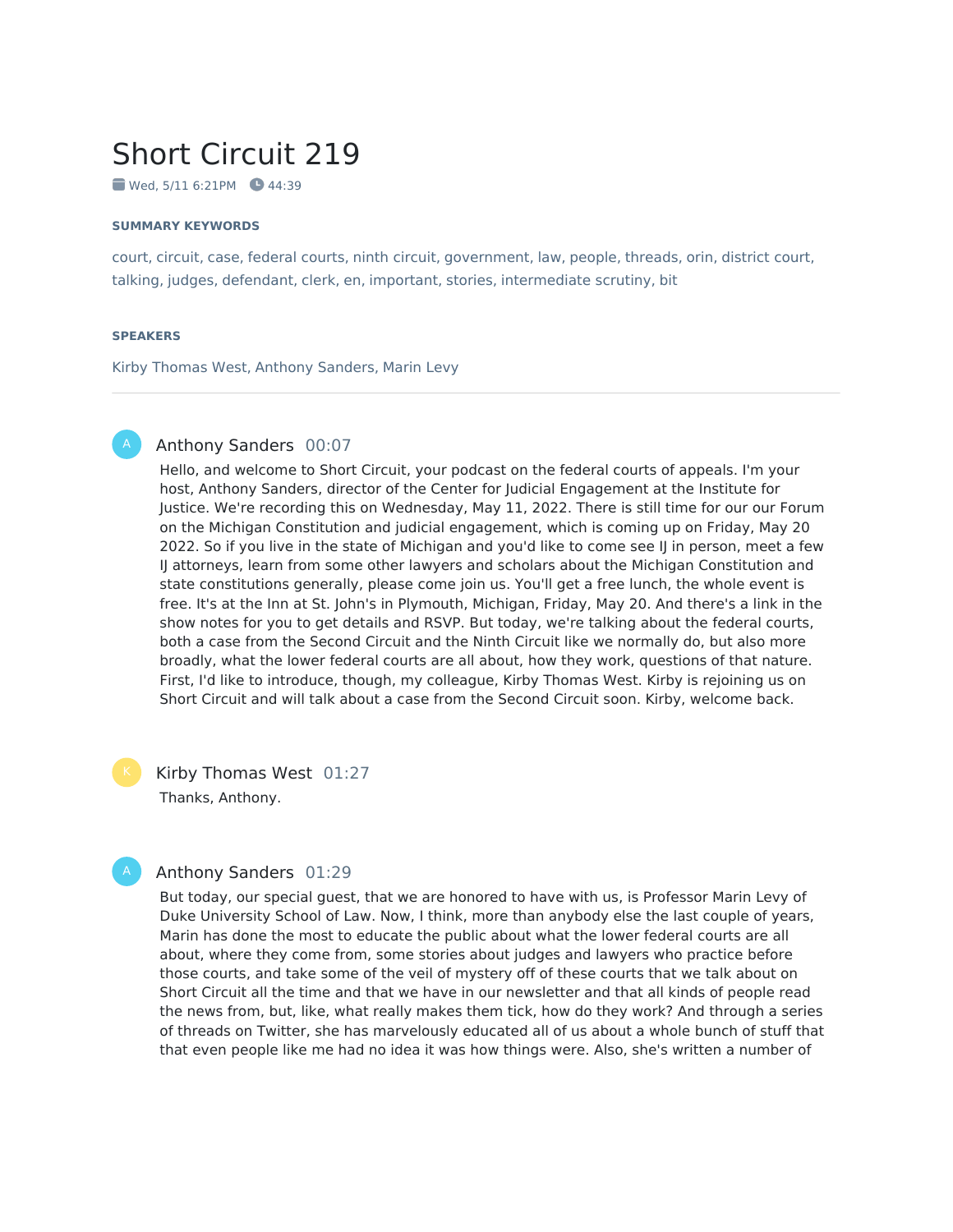scholarly articles about the federal courts and other subjects. And so it was well past time for us to invite her on the show. And we're so happy to have her with us today. Professor Levy, welcome to Short Circuit.

### Marin Levy 02:47

Oh, my gosh, thank you so much for having me and that all too generous introduction. I feel like I'm blushing. And we should just stop right now. I should just leave. There's nothing that can top that.



M

#### Anthony Sanders 02:56

Well, our technology on this kind of Zoom-like call we're on doesn't allow me to see blushing. So I don't think we have to worry about that. We'll get to your Twitter threads in a little bit. But you've been a law professor for a little while now. You've written all kinds of of articles about the ins and outs of the federal courts, like how the chief judge works. A lot of our listeners might not know every circuit has their own chief. It's like a rotating position, and they kind of run things. Stuff like that. What draws you to those areas? And why are they so interesting to you?

#### Marin Levy 03:38  $M_{\odot}$

Yeah, oh, that's such a great question. So whenever I think about things like this, I'm like, we need an origin story, right? It's always about the origin story. So I first got interested in what we might call the field of judicial administration when I was a law clerk. And I'm not going to say when that was because that's too too many years ago.



M

### Anthony Sanders 03:58

I think it was after I was a law clerk.

#### Marin Levy 04:01

Well, then we're all good, right? We're all good. So I'll never forget, I was clerking on the Second Circuit. And for those of us who clerked, those first few weeks, you're terrified, right? You have no idea what's going on. The learning curve is so steep. But it was just at the moment when I was beginning to think I had a handle on things. I remember walking into chambers one day, and there was this huge stack of folders that I hadn't seen before. And so I panicked, right? I was like, what is all of this? And then I was told, Oh, you don't have to worry about that. That's not for the law clerks. Those are the non-argument cases. And so my first reaction was relief, right? I was like, okay, great. I don't have to worry. Those are the non-argument cases. But then pretty quickly, my next question was, okay, but like, what's a non-argument case? Right? Like, what are we even talking about here? And so it's through that experience that I learned, you know, the majority of cases that the courts of appeals don't actually go to oral argument, don't result in published presidential opinions. I didn't even know that, despite the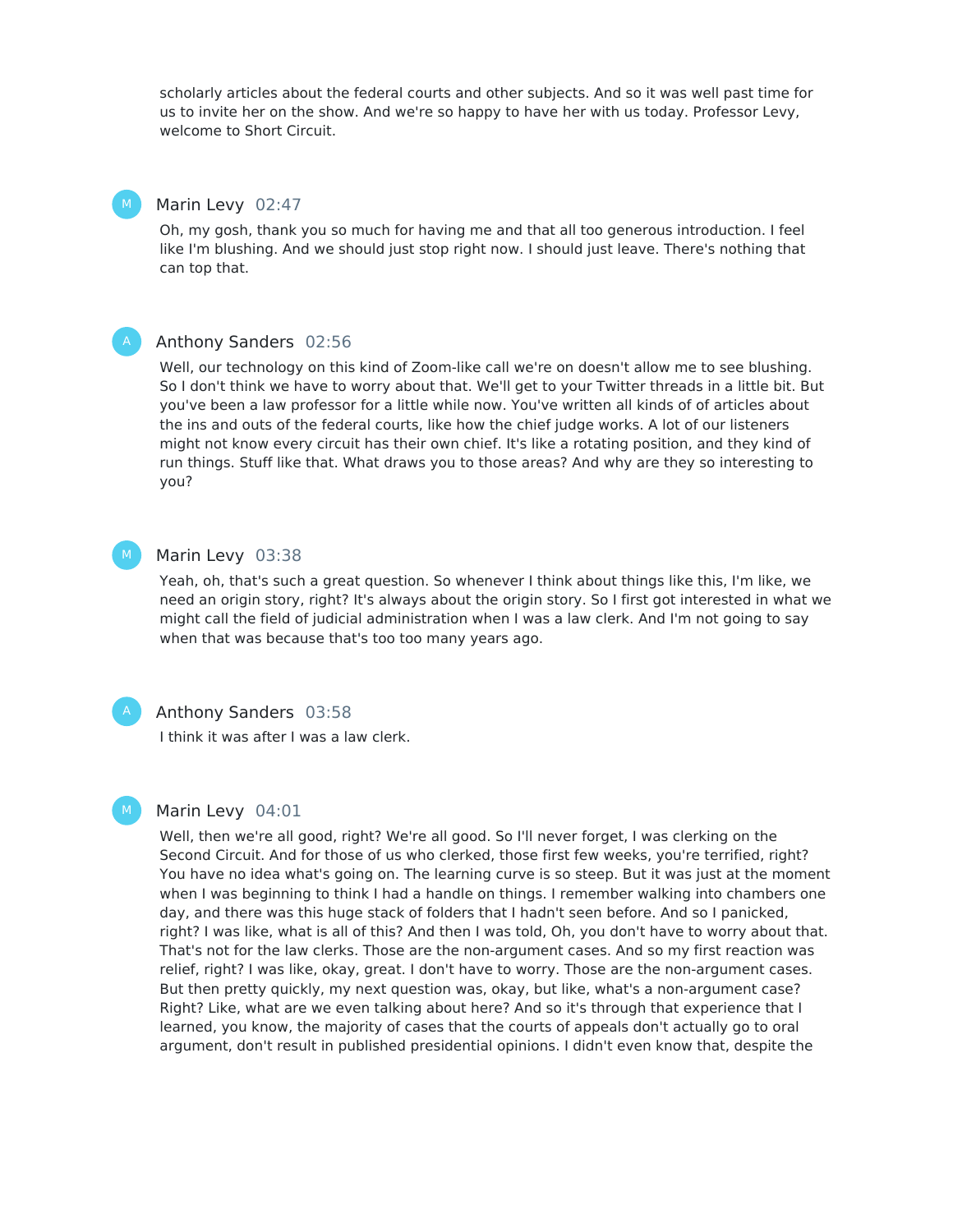fact that I had gone to law school at that point and even practiced for a little bit. And so then I just became really fascinated in how the courts operate behind the scenes. Right? So who's making the call about which cases go to argument and which ones don't? And for that matter, huh, isn't it kind of funny that sometimes we have panels where there's somebody from a different court who's actually sitting by designation, like, well, what's that about? And who decides who's going to come visit? Right? And, as you said, we have chief judges in the mix. So who picks those chiefs and what are the responsibilities? So pretty quickly, I just developed this real curiosity in how the courts function. And that basically set up what became ultimately a research agenda. And I've been having a lot of fun with it ever since.

### Anthony Sanders 05:50

And one thing I think that people maybe take away from watching the federal courts is that, of course, we often discuss about dysfunction in government, federal agencies who are out of control, as our libertarian friends like to say, that's true in state government, as well, all this criticism about how government functions. And of course, we here at the Center for Judicial Engagement, critique judges all the time for not doing what they're supposed to do and engaging with the Constitution and all of that. But at the same time, I will say, I think most of us would say, on the whole federal courts work a lot better than other aspects of the government, whether it's, you know, pick your favorite federal agency or your local city hall. From seeing how they function from the detail that you've gone in, well, first of all, do you think that's true? And what makes courts a little bit more, I guess, functional when it comes to the other branches of government?

#### Marin Levy 07:02 M

Oh, yeah. So this is a great question. So based on my experience studying courts as institutions and then, of course, the folks who run them as actual individuals, I would say that's absolutely right. So just as a side note, I should say, so my main mode of research is to conduct interviews, right? So the way that I learned about courts is to actually meet with these folks, all these different judicial actors, so judges, clerks of court, staff attorneys, and my experience from that looking at circuits all across the country is I think, for the most part, people really are taking these jobs very seriously and are trying really hard to get it right. Which is not to say that people always do and, of course, there's an important function for folks like us to critique them. But I think, you know, there's something different when people step into the role of the court, right? They see their job as special in some way, as different from simply, you know, a policymaker, you know, somebody who's elected, who's just trying to reach certain outcomes. I just don't think that's what most judges think of themselves as doing. And that kind of role morality I actually think can play a really important role in terms of, you know, how they carry out their function. So this is a way of saying I absolutely think that, for the most part, those folks who are part of our judiciary are setting themselves apart in a meaningful way from those folks in other branches of government.

## Anthony Sanders 08:30

What would you say are a couple things that maybe most lawyers, and certainly also the general public, don't know about the lower federal courts that they should know?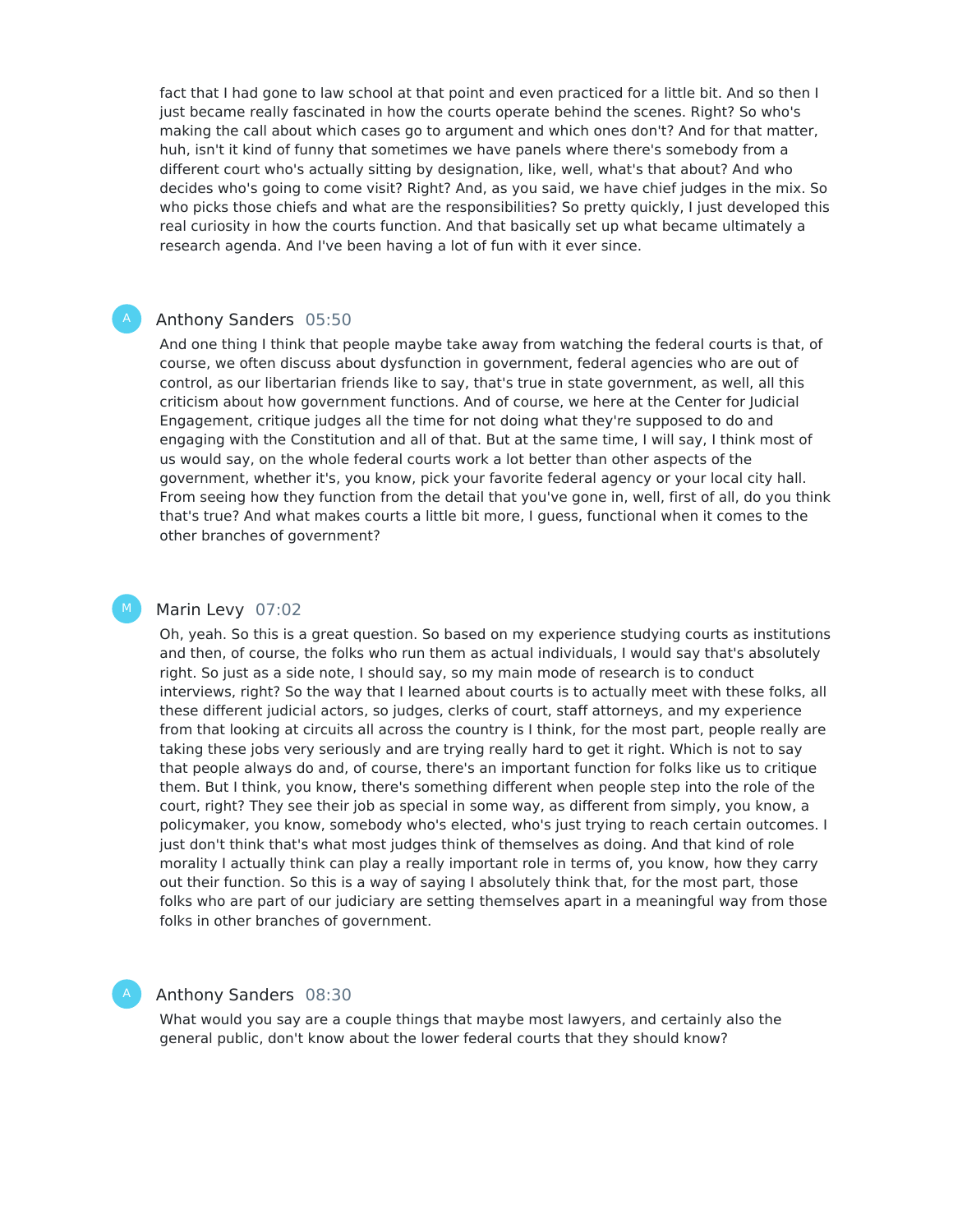#### Marin Levy 08:42

Oh, my gosh, where to begin? Right? Where to begin with something like that? Something that I find totally fascinating is that the courts are so different from each other. Right? So we say the lower federal courts, we say, the courts of appeals, as if they are this kind of uniform body. And in fact they are actually really unique. Now, some of those differences that we're going to see in how the courts function stem from things that seem kind of obvious once you say them, right? Like the First Circuit is really small and the Ninth Circuit is really big. So the Ninth Circuit has, if we're talking about including senior judges in addition to actives, like five times as many judges as the First. So of course that's going to affect the way that the court operates, right? Geography also plays a big role in that. If you encompass multiple states, multiple timezones, it's just going to operate in a different way than a very tiny circuit. That said, something that I think is so interesting is that the circuits over time have developed their own norms. So in the Second Circuit, it just became really important at a certain point to hold oral argument in as many cases as possible, like that was seen as a value of that court. And I think that was because of a few key players, a few key chief judges. So even pro se litigants could come in and have their time in court. Now, that might not mean much more than five minutes, say, but the thought was, you're gonna get your day in court. Other circuits have very different values. So the Fourth Circuit, in contrast, has said, you know, efficiency is something that's really important to them. So that means having fewer oral arguments overall, but they turn cases out pretty quickly. So those kinds of things I actually just think of as being really fascinating, that these courts run very differently as institutions. Some of those can be for, again, what we might think of as obvious reasons, once you say them, but they're also value judgments that are happening kind of behind the scenes. And I think that is, again, just totally fascinating.

#### Anthony Sanders 10:39

Do you think in that way there's a lot of value of litigants or litigators who focus on a particular circuit, versus, you know, an appellate lawyer who flies all over the country and in different circuits?

#### M

## Marin Levy 10:55

Yeah. So there can be. I mean, I certainly think it's helpful to know the rules of the game in any given circuit. And in fact, one of the things I'm doing right now is writing a book with the great Judge Jon O. Newman of the Second Circuit, which is all about documenting the different practices and local rules of these courts. But in addition to it, I think, being key for litigators, I think it's really important for the judges themselves and for the court officials. I will never forget, talking to a clerk of court now several years ago. And she said, you know, what we don't know about our sister circuits far exceeds what we do now. You know, they're so busy running their own institutions, it's hard for them to then be fully up to date on all of the different practices of the other courts. And I think if they had the time, and the the space, it would actually be great to have more of an exchange between those folks, because then you can realize, oh, this Court has been doing this the following way. Maybe that's something that we should adopt ourselves.

 $M_{\odot}$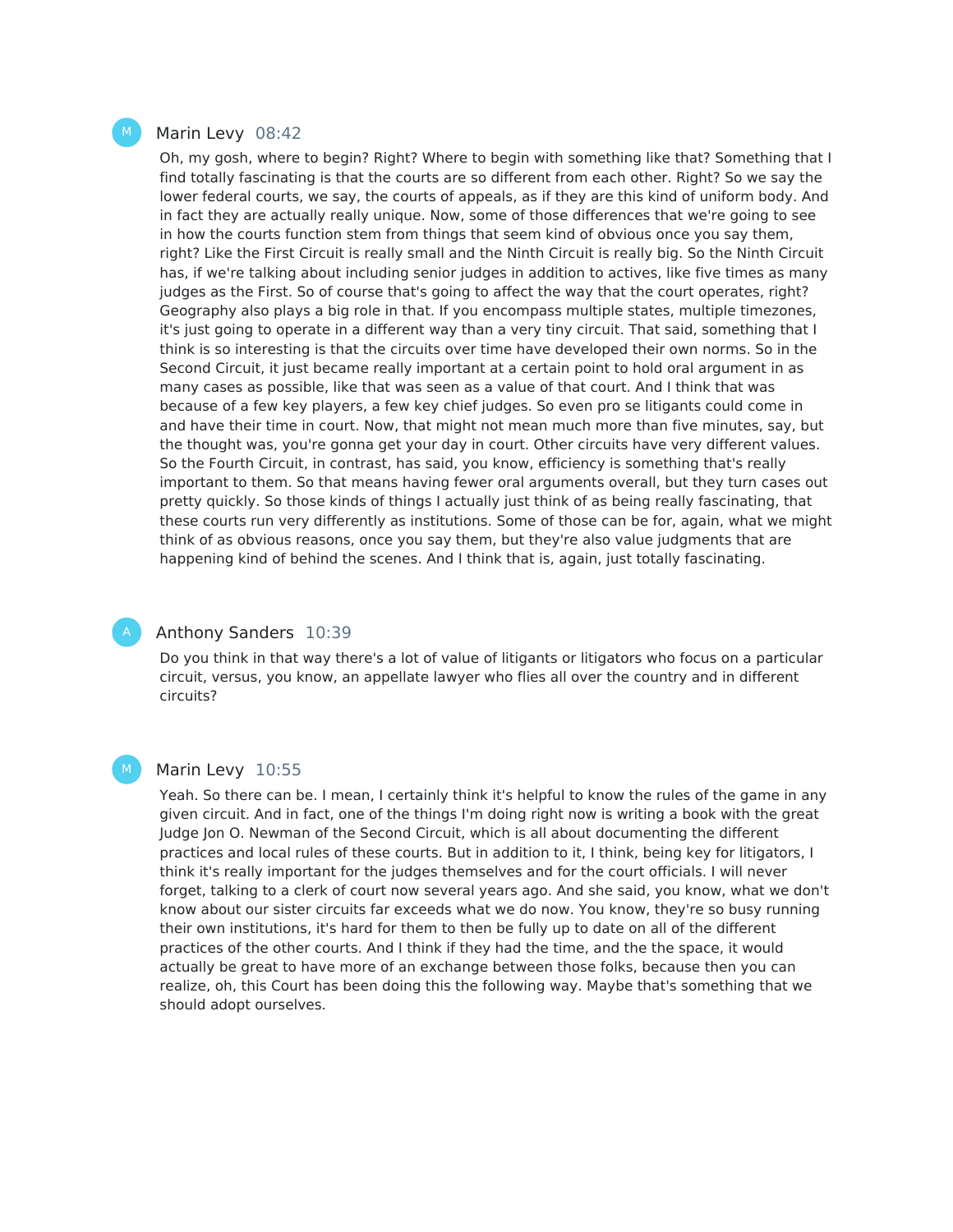#### Anthony Sanders 11:57

I love that you mentioned your co-author Judge Newman, because we mentioned an old article of his a few months back when we were talking about the correct pronunciation of en banc, which he's devoted some attention to, and I know you have devoted some attention to on Twitter. So, Marin did a deep dive on her experience in tweeting out the federal judiciary on her home podcast at Duke, and we'll put a link up to that podcast in the show notes if anyone really wants to go deep on the on the Twitter stuff. But for those who don't know, it was about a year and a half ago, two years ago, you just started tweeting about the lower federal courts and these crazy stories. It reminded me a little bit about actually my predecessor. Sheldon Gilbert, when he had my job did this series for a while called Courting History about weird wild stories in the past, but yours were particularly on the lower federal courts and kind of how they function and lawyers and all that who were involved in there. So very, very summarily, how did you get into it? And like, what kept you making these late night threads that just, I think, brighten people's nights when they check Twitter before they go to bed and like, oh my gosh, here's this wonderful story and not, you know, all the claptrap that I'm used to seeing.

#### Marin Levy 13:32 M

Okay, I'm blushing again. So the way that I think about it is the pandemic set in and some people acquired puppies and other people learned how to bake. I, alas, am no baker. And I ended up writing about courts, right, like, what on earth started that? So I think you can tell based on my own research, I love courts and I love studying them. I love studying the judges. And so this all began a few years back, I would be in the middle of researching something and come across a tidbit that I thought was fascinating. And I'd just send that out to the universe. But then particularly again, during the onset of the pandemic, I just got involved in a little bit more storytelling. when on the nights that felt so bleak. It just seemed like wouldn't it be great to hear a story that was positive into the first person who did something, the first woman to clerk on the Supreme Court, let's say just something that was a little bit inspiring? And I had so much fun doing it that I kept it up. And amazingly, people have been very kind in the reception of it. You know, all it takes is a little bit of encouragement from somebody online, and then you think, Okay, well, now Ihave to do it, you know, next week, and then it really began to build on itself because people would say, Hey, have you thought about doing a thread on say this court or this person? And if somebody asks, I have a hard time saying no, so it's like I have my own research agenda now but just on Twitter, the various threads that I'm going to be including soon enough.

#### Anthony Sanders 15:06

Any upcoming that we should be waiting for? Want to give any hints?

#### M

#### Marin Levy 15:11

Oh, yes. So I try to do them, like around various milestones or if things kind of feel seasonally appropriate. I mean, that's such an odd thing to think about. Certainly, as an academic, we don't tend to think in those terms. But right now, with graduation, I feel compelled to share some really great stories about, say the first women who graduated from law school, the first lawyers. We have an amazing person, the first female attorney in the US, Arabella Mansfield,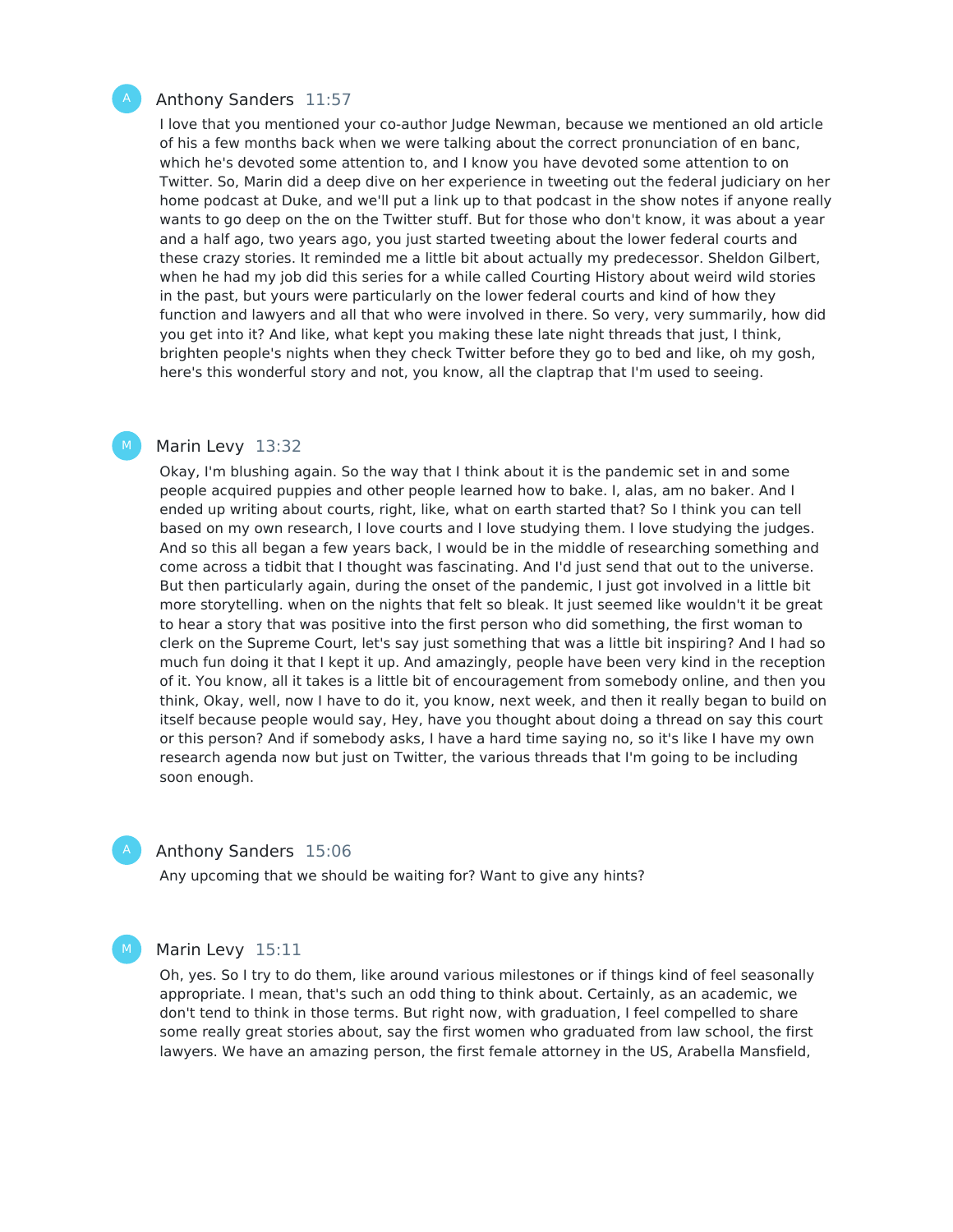who has a birthday coming up on May 23. So she will be getting her own thread that day. So I love those kinds of things, right? When you can tie history to, again, milestones, particular anniversaries, or if it feels like there's just something happening in the news where that could be relevant. But yeah, I like to share those stories, particularly because they feel a little bit more upbeat. And in the current climate, I feel like we can't get enough of it.

### Kirby Thomas West 16:11

That is so true. So I'm a recent follow because I'm just an infrequent Twitter user. But in advance of this on Anthony's recommendation, I've caught up with some of your threads. And I think the storytelling aspect of it is so great, especially for lawyers, because I think we have a tendency, especially in law school but even kind of early in my career as a litigator, of thinking of courts as kind of law machines, where you put in the facts, you put in your arguments about the law, and then you get this thing that pops out at the end. But I think it's so important for people to remember that judges are people and the people who work in courts are people and for litigators appearing before courts to know just that humanizing element of this is an institution made of people with unique experiences that affect how they view the world and how they'll view your case and the law is just such a important thing to remember. And yet doing it in such a compelling way through your storytelling. I've really enjoyed that as well.

#### Marin Levy 17:09  $M_{\odot}$

Oh, thank you. So I fully agree with all of that. And I, I think, too, there's something valuable in these stories where somebody is putting themselves on the line, right? Like they're really sticking their neck out for somebody else. So one of my favorite threads recently was one about the first woman to clerk for the great Justice Brennan. That's, of course, now Judge Marsha Berzon on the Ninth Circuit. So we talk about an amazing first female clerk. But the reason she was able to secure that clerkship was because somebody who knew her who had clerked for Justice Brennan wrote to the justice and said, You really need to take her. And in fact, you haven't been hiring women. And that's a problem. He was willing to say this to his own justice, even though that could have been quite problematic for him. And so those stories, too, when you think about who are the change agents, who are the people who were helping to make something happen, even though it wasn't for their own personal gain? I love putting those stories out there too.

#### Anthony Sanders 18:07

Okay, last question, one of the most important: What is your favorite federal courtroom in the circuit courts of appeals? I understand you might be Second Circuit biased.

#### Marin Levy 18:22

M

I was just gonna say, I hate to admit any sort of bias. But I love the Second Circuit. I mean, I love it so much. And so I think I have to go with the ceremonial courtroom from the Second Circuit.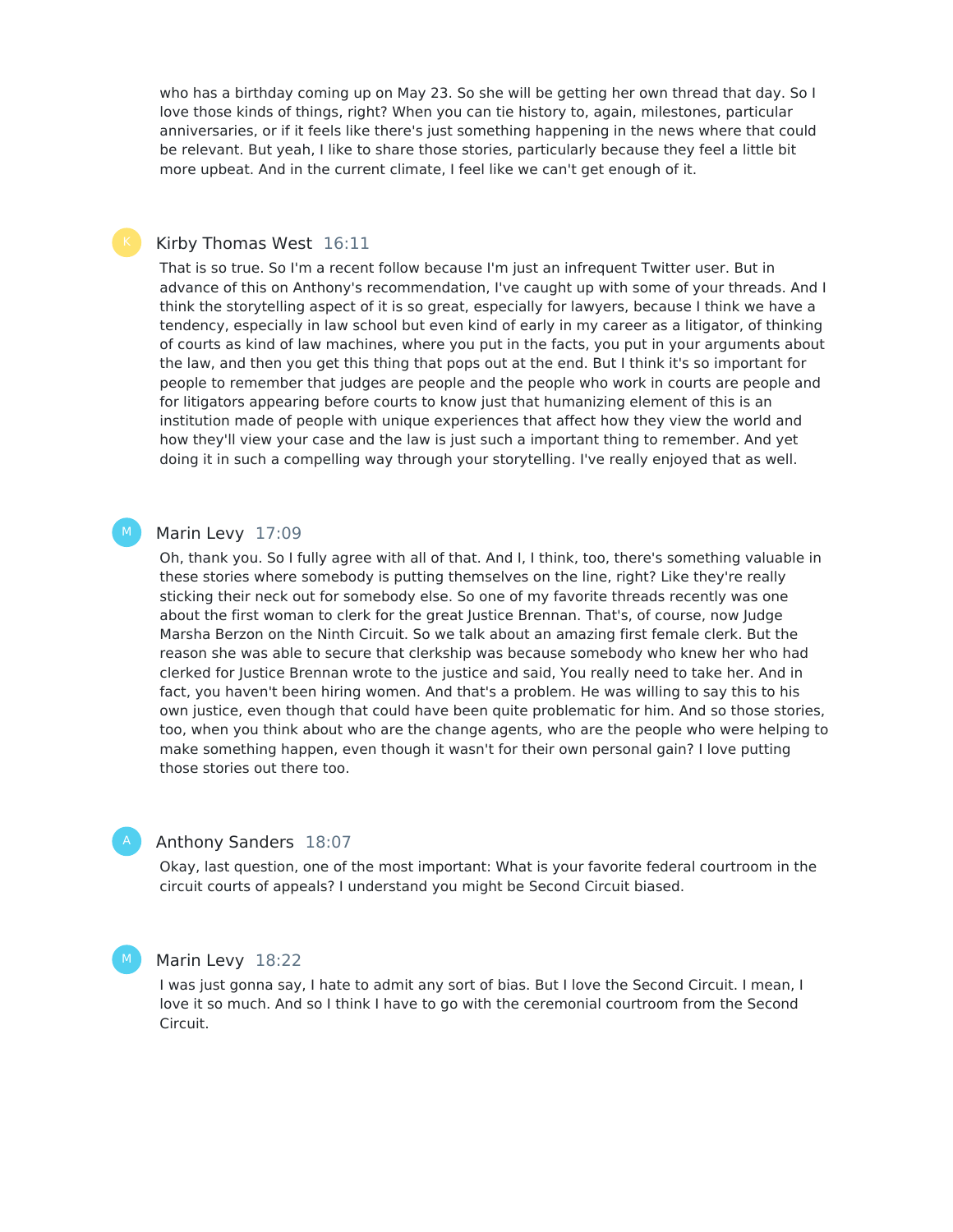#### Anthony Sanders 18:34

It has an overview of the Hudson River or something, is that right?

#### Marin Levy 18:37 M

That might be right. I'm not actually entirely sure of that. I just think about walking into that room and just the space. And this is where I get a little bit overly sentimental. I mean, I just think about the people on that court, Henry Friendly, Learned Hand, and they have busts of the two of them. So anyway, that one has to be the one I pick.



#### Anthony Sanders 19:00

Well, we had a competition a few months ago,. Well, it wasn't much of a competition. It was a selection process with nominations of what was the most beautiful courtroom in the federal circuit courts. And it was a close one, but our selection committee came up with the library courtroom in the 10th Circuit in Denver. But the Second Circuit did come up.



#### Marin Levy 19:24

Was it like an honorable mention? We need something right, like, we need to walk away with some kind of prize?



#### Anthony Sanders 19:29

The seconf was the Fifth Circuit en banc.



#### Marin Levy 19:32

Oh, I want to like petition for rehearing or something. Or maybe I'm gonna seek cert here. I don't know.



### Anthony Sanders 19:38

You need to intervene and file for cert. So we'll come up with a process for that. Or maybe just somebody throw a common law writ in there. But before we do that, speaking of the Second Circuit, Kirby, someone who you wouldn't expect just had a victory there.



#### Kirby Thomas West 20:01

Oh, yes. In the case in the Second Circuit. I thought you were referencing something else. I'm like is this an IJ case that I'm supposed to talk about?

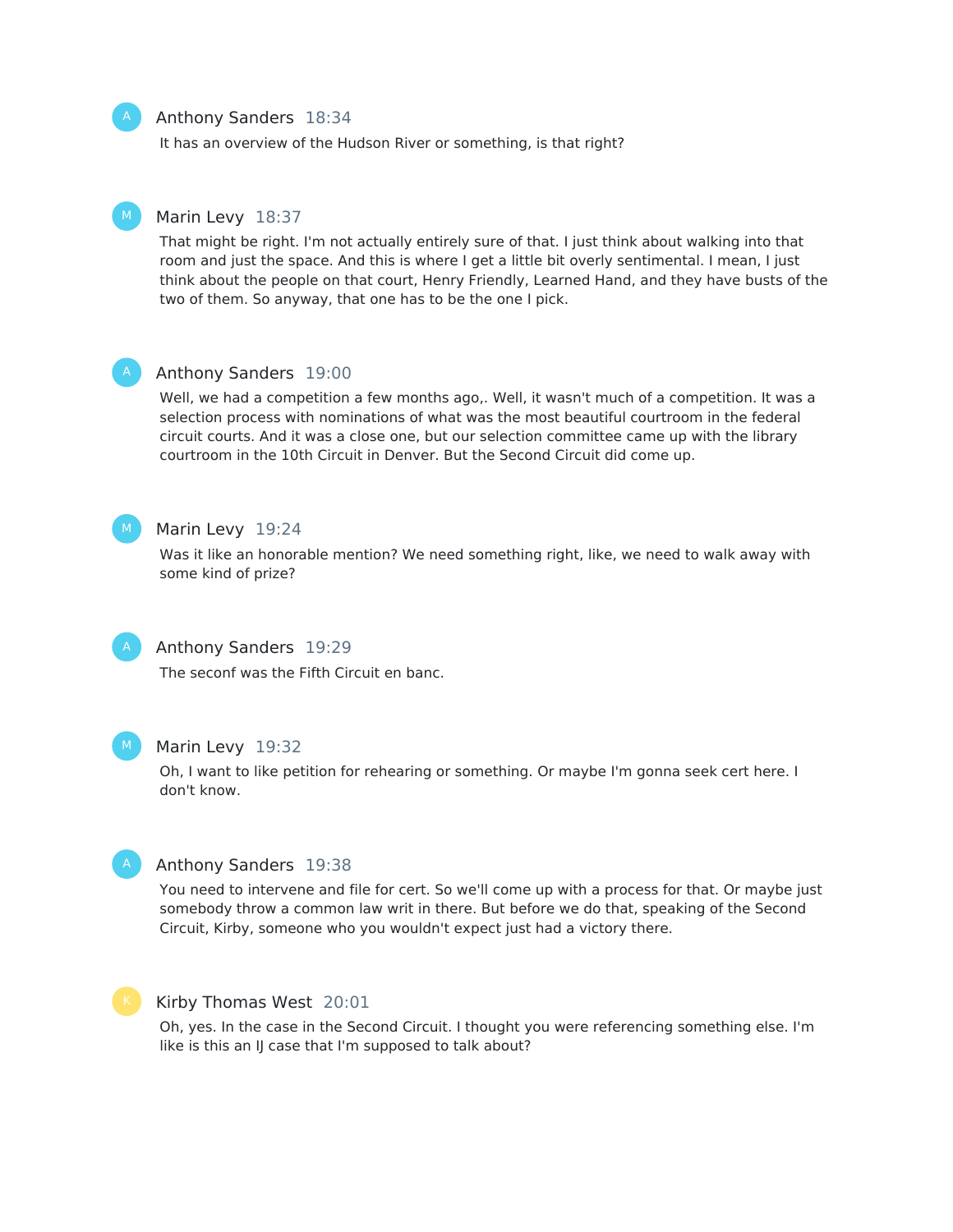## Anthony Sanders 20:08

No, we're not complicated.

## Kirby Thomas West 20:11

Yes. So this case, Cornelio vs. Connecticut out of the Second Circuit, is about registered sex offender. So not the most sympathetic of plaintiffs. But he brought a challenge to two different provisions for sex offenders in Connecticut. One is a disclosure requirement that says you have to report any email address or other electronic communication identifier, so anything basically that you use to identify yourself online, to the sex offender registry unit in Connecticut, and the other provision was a residence verification provision, where every 90 days you have to return within 10 days a piece of mail that you receive to let them know you haven't moved and your residence is the same as what you have on file. And, Mr. Cornelio brought these claims pro se and he challenged the disclosure requirement most relevantly for kind of what we'll be discussing under the First Amendment and said it, you know, it was stifling his speech under the First Amendment. He challenged the residence verification under the Ex Post Facto Clause of Article 1. This one we probably won't talk about, because it was a pretty straightforward application. The district court got it right. It was just this law passed before you committed any of your offenses. So it wasn't an ex post facto law. So that was the Second Circuit said properly dismissed by the District Court. And then interestingly, there was also a malicious prosecution element of the officer who brought the charge for his failure to update his email addresses that she had, you know, prosecuted him just because she didn't like him and was kind of harassing him. The district court dismissed all the claims, and the district court said that it had applied intermediate scrutiny to the First Amendment claim. But on appeal the Second Circuit, although it did affirm the dismissal of the malicious prosecution claim and the ex post facto law claim, the Second Circuit said basically, that the district court, though it said it applied to intermediate scrutiny, hadn't actually really applied intermediate scrutiny to the First Amendment claim. And it didn't say what level of scrutiny was proper, whether intermediate or strict scrutiny, but it said even under intermediate scrutiny in the Second Circuit's view, he did plausibly state a claim that his First Amendment rights were violated by the disclosure requirement. And the discussion of how the district court applied intermediate scrutiny I thought was pretty interesting, because the court said, basically, the district court came up with reasons that the government might have had to justify this law. And the Second Circuit said, You might be able to do that under rational basis review, but under intermediate scrutiny, the government has to actually show that the law is advancing important government interests and that it's not burdening substantially more speech than necessary. So that's the narrowly tailored aspect of intermediate scrutiny. And with regard to advancing important government interests, of course, there is an important government interest in protecting children and avoiding, you know, kids being groomed by sexual predators online. But the government didn't really show that the law was doing this in the record. And in fact, the record didn't even show that the database they had compiled had ever actually been used at all, so that they were doing anything with this kind of information. And even if it had been able to show that the court said that it plausibly imposed extra unnecessary burden just by the chilling effect of having kind of this blanket requirement for all sexual offenders that they have to do this. They might not be willing to speak online and also that they would never be able to kind of anonymously speak online, which courts have said is an important, you know, protected First Amendment right to be able to speak anonymously. And so the court said, you know, there is a plausible First Amendment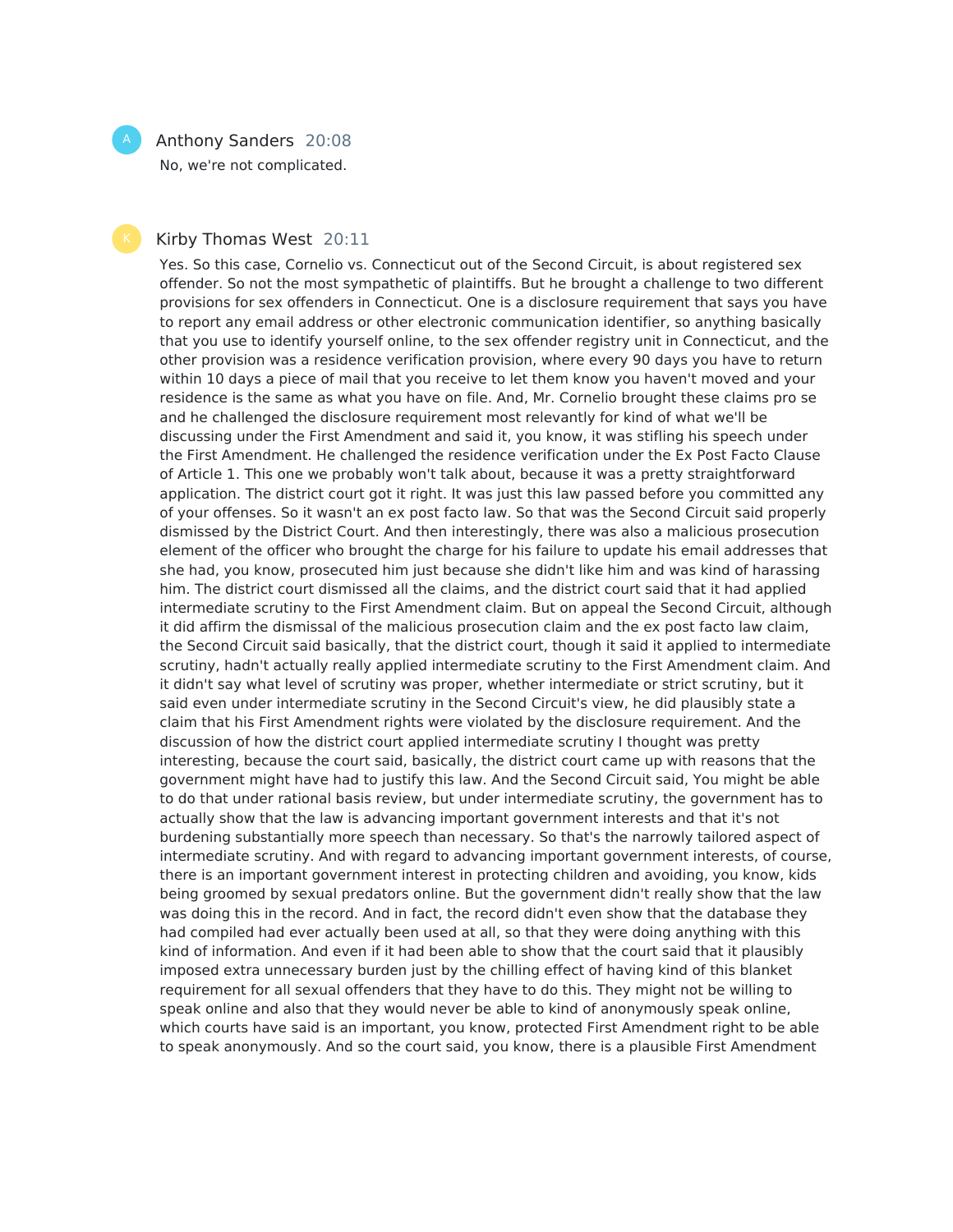claim here, and that the district court had got it wrong. With regard to the malicious prosecution claim, the officer got qualified immunity. The Second Circuit says if it is a First Amendment violation, it wasn't clearly established at the time, but also kind of highlights how difficult it is to bring malicious prosecution cases because the court even noted that, you know, this guy had been kind of targeted for other kinds of ticky tack violations of the law. They seem to have a very contentious relationship with the sex offender registry unit and this officer in particular, but if there is, you know, plausibly probable cause and you know, there is no clearly established law saying that they did something wrong. There's really nothing that he could have done anyway. But something that came up in the malicious prosecution element of it, which was interesting, is the way that the officer found out that he had violated this reporting requirement is because he used a different email address to email the sexual offender registry unit. And you might think, Gosh, that's really dumb. You know, you're using an email address that you haven't disclosed. But his argument was, I use this email address to communicate with you. How is that not disclosing that I use this email address? And so that was part of his argument of, you know, I didn't even commit this offense, because I use this email address communicate with you. How is that not a disclosure of it? But anyway, the First Amendment angle is really the most interesting thing from this case and really interesting that the court took it so seriously, and required actual evidence from the government about the interest that was being advanced and how narrowly tailored the law was. And I think this is important, particularly in a case like this, where there is such an unsympathetic plaintiff. Because the whole point of the First Amendment is that it applies to everybody. And if you can pick and choose who gets these rights, then they're not particularly durable or important. And I think it's good that the court was able to take this very kind of reasoned and critical analysis, even with a plaintiff who, you know, people might feel a little icked out by.

Anthony Sanders 26:34 Morin, your thoughts?



## Marin Levy 26:37

I mean, I'm gonna go with Kirby here. And just, I mean, it's amazing that the the court, actually, I think, came out with this decision. And it'll be interesting to see what happens next. I mean, if they were really to say that there was a problem with this sort of registry system, obviously, that has a pretty wide reaching impact. So for my money, I'm curious to see what happens next at the district court.

#### Anthony Sanders 27:01

Yeah, and I think two things really helped this plaintiff here. One is that he was pro se. And I think judgment actually, in the author of that opinion, bent a little over backwards for him because of his pro se status, as often does happen in these kinds of cases, and often doesn't, of course, but if there's some sympathy there, they get a little bit extra if someone is pro se, but also that his offense was in 2003. And at least in the record so far, it doesn't seem like he's really offended since then. So this may be someone who, you know, whatever it was that he did in 2003 and is on the registry is a much more sympathetic sexual offender registrant than you can often get. And so maybe that in some kind of as applied analysis is going to help him when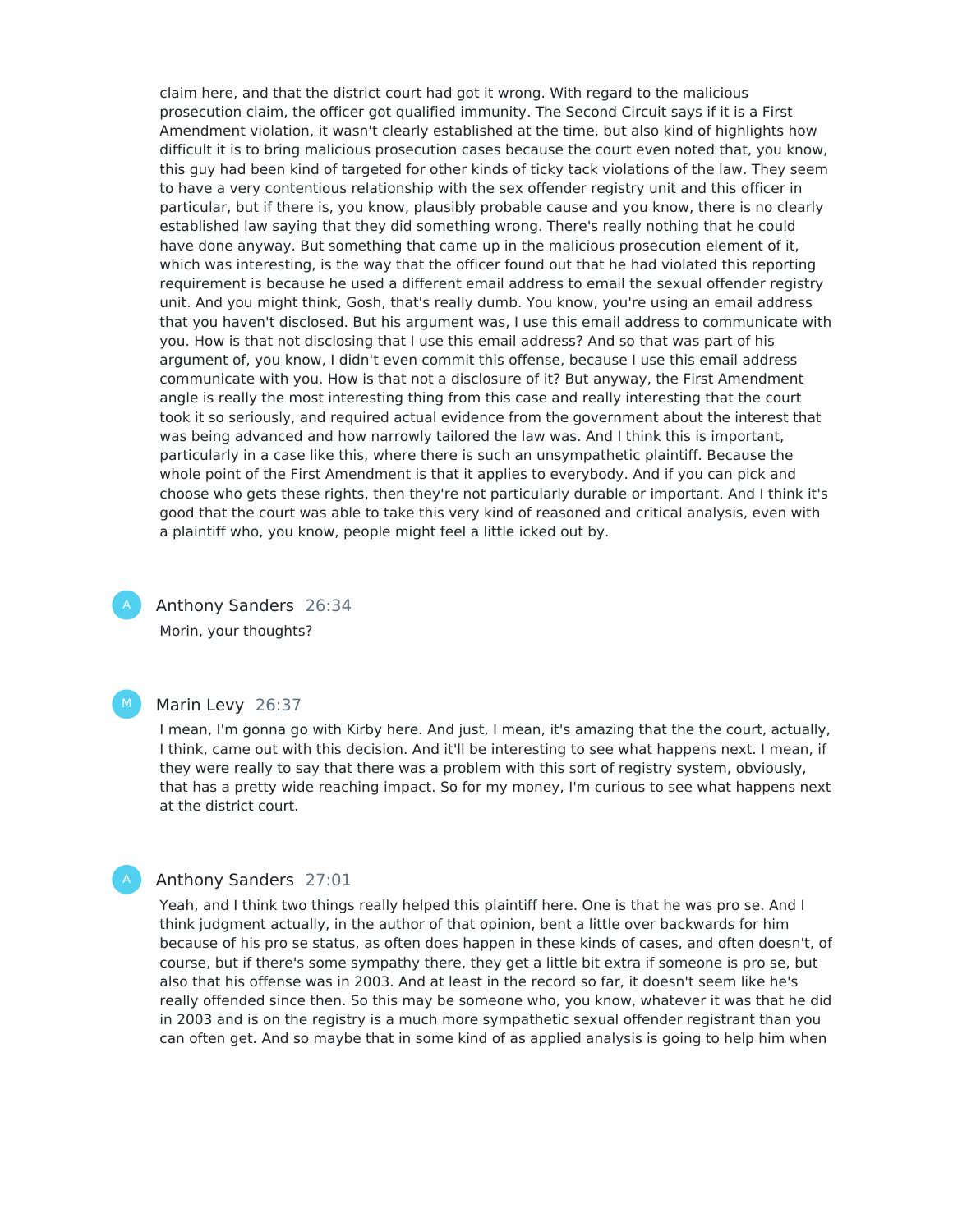it comes to the merits, but wouldn't help him, because it sounds like the government hasn't done really the work of digging into the facts and showing look, We actually do use this for this kind of sexual deviant when when they commit these certain crimes, and even can be years later, and here's the statistics. Or maybe it's as bad as it makes it out here that this is just like a black hole where email addresses and Twitter handles go in there. No one ever looks at them.

#### Kirby Thomas West 28:30

Yeah, and it's interesting, I think the court says at one point that the normal method of deterring unlawful conduct is to impose an appropriate punishment on the person who engages in it, which is obviously true. And I think an important point, but also just kind of not the case with sexual offenders. And this kind of registry requirements and other requirements on sexual offenders that continue long after they've served their time for whatever crime it is, and often, you know, crimes that you wouldn't expect to have these kind of lasting impacts on one's life can end you up on these lists. And so I do think it's an area where I agree with Professor Levy, I'm interested to see what happens with this case next, but I think there's probably a lot of other, you know, similar developments in the law that we'll continue to see as courts kind of work through how much is this okay, and how much is this not okay.

### Anthony Sanders 29:21

Well, we didn't do this intentionally. But unfortunately, both cases this week involve sexual predators of some kind. So we're off to the Ninth Circuit now with Marin. We've selected this case, not because, again, of the type of crime involved, but because it's a weird example of how you might get some law without even meeting to get some law.

#### Marin Levy 29:48

M

Yeah, so this case has gotten a lot of attention. So let's just dive right in. So, of course, we're talking about United States v. Rosenow. This is coming to us from the Ninth Circuit And I should say quite interestingly, it was actually argued all the way back in June of 2021. But the opinion didn't get filed until the end of April, April 27. And Orin Kerr, of course, a famous Fourth Amendment scholar, noted before the case was filed and before the opinion was filed that it was taking some time. And so there were some questions about what that could mean. And so now let's talk about the opinion as it was filed, and then we'll get into the controversy. So I should warn folks who are listening the facts in this one are little bit hard to take. So the defendant in this case was convicted on one count of attempted sexual exploitation of a child, that's in violation of 18 USC Section 2251 C for those keeping track at home, and then one count of possession of sexually explicit images of children. And that's in violation of 18 USC Section 2252 (a)(4)(b). So the basic story here is we have a defendant who goes to the Philippines, where he's engaged in what the court refers to as sex tourism involving minors. Okay, so you might be wondering, at this point, where did the legal issues start to come into play? Well, the defendant arranged his various illegal activities through online message services provided by both Yahoo and then Facebook. And in fact, his activities came to light because Yahoo had been investigating different accounts that it suspected were involved in child exploitation. So the government then issues various preservation requests and subpoenas to these different companies. And this is where the major legal issues come into play. So the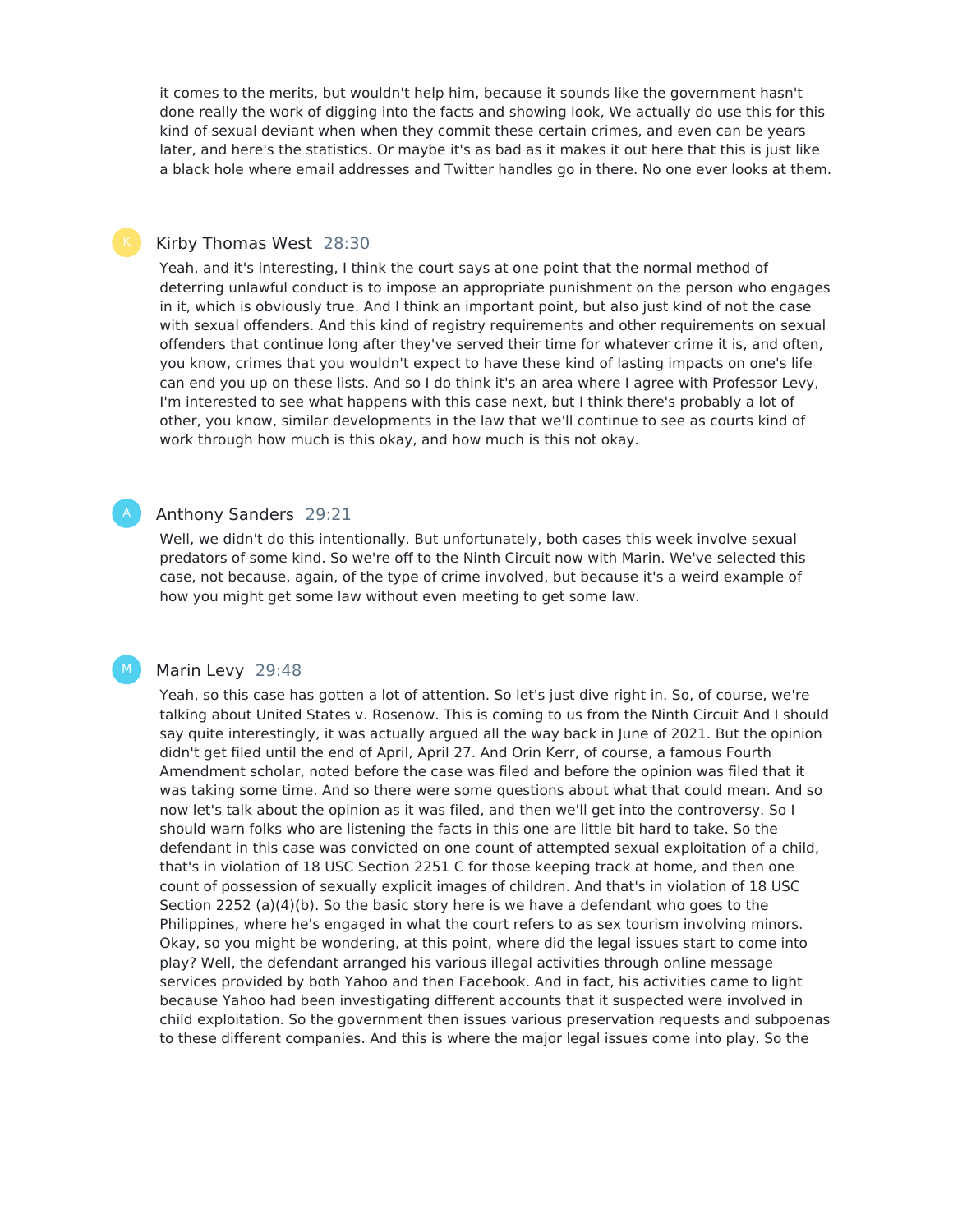defendant ends up arguing that he had a right to privacy in that digital data and that the government's preservation requests and subpoenas, which were submitted without a warrant, violated the Fourth Amendment. So in other words, his contention was that the collection of his data constituted an unconstitutional warrantless seizure. Okay. So the Ninth Circuit then holds that it wasn't, and this is really where the controversy begins. So the court says, in a very short passage in what is otherwise a pretty lengthy opinion, that a seizure requires some meaningful interference with an individual's possessory interest in his property. So the court says, here, the preservation requests did not meaningfully interfere with the defendant's interests in his digital data, because they did not prevent him from accessing his account. And then the court went on to say, it's also worth noting that the defendant consented to the companies honoring preservation requests from law enforcement under their terms of use. Okay, so I made a reference before to Orin Kerr, again, noted Fourth Amendment scholar, so he had a great Twitter thread on this. And he began with the words, holy crap. He said, I apologize. Apologies for my language, I'm just going to start quoting Orin Kerr.

#### Anthony Sanders 33:05

We've had far worse on this show.

## Marin Levy 33:07

M

Oh, good. Okay, so I won't blush with that. So he said, "The Ninth Circuit just held, in a single sentence, in a precedential opinion, that Internet content preservation isn't a seizure, and the terms of service eliminate all internet privacy. Lordy," that's how he kept it off. Right. So I'm just gonna keep quoting Orin here, because I don't think I can improve upon his analysis. So as he said, "Literally, that's it. No analysis, no citing anything, no discussion, and just a single sentence. And so now, under Ninth Circuit law, the government is free to order everyone's entire internet account copied and held for it with no cause at all, at any time, for no reason." So you might be wondering to yourself, this is now me talking, not Orin, how such a thing could have happened. So now we're back to Orin. And he said, "This is basically the nightmare. There's a major issue, but it's raised in passing by counsel that has no idea what it has. And then the Federal Court of Appeals has no idea what it has. And in passing the court decides a major issue, perhaps having no idea of its importance." And so as he said, look, "to be clear if the court had actually taken this on and showed a real sign that it understood the arguments and concluded that yes, the government is always free to copy your private data because you still have your own copy, that would be one thing," right, as he said, look "stunning and jaw dropping, but so it goes." But then as he said, "this has the feel of a case where the defendant raised 20 issues, including a bunch in passing, and no one understood, hey, wait, this one raised in passing rate here is 100 times more far reaching than anything else in the case." So then making this all even more shocking, what Orin goes on to say is that given that the Second Circuit went en banc in a recent case, which had held that copying is a seizure, but that's an issue that the en banc court didn't reach, what we're seeing now from the Ninth Circuit is the only federal appellate precedent on this foundational question, and it's coming to us in a single sentence. And, you know, lots of folks have been commenting on this. There's a great blog post up right now on Brookings, which says this is on the terms of service part of this, like the Ninth Circuit appears to be saying that after clicking the word agree to online terms of service, we're no longer entitled to any expectation that the data in our account, whether we're talking about emails, chat histories, DMs, other sensitive files, will remain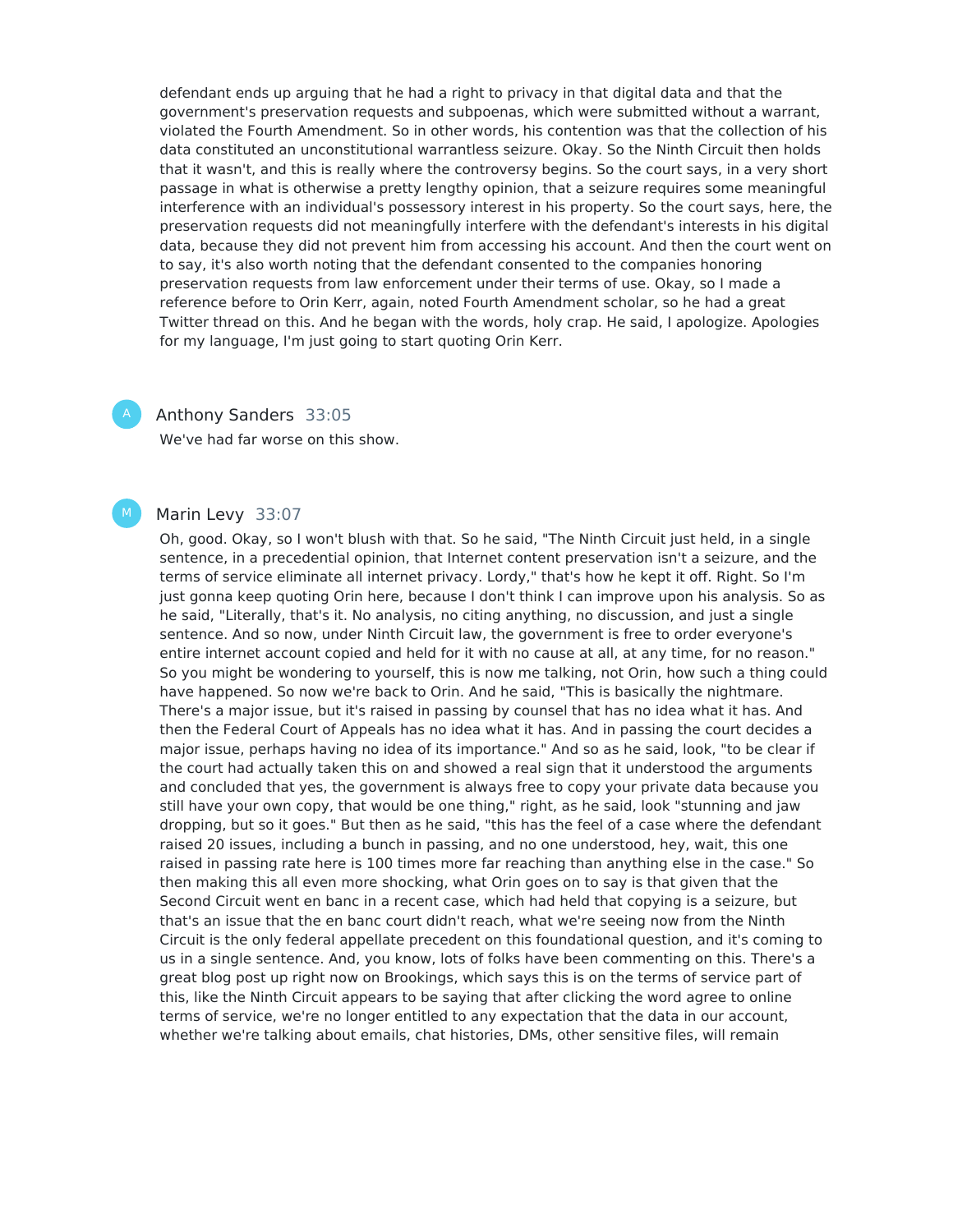private, right? Because the terms of service told us that's what we're giving up. So stepping back, I really don't say this lightly, but I have to think, given the magnitude of the issues that we're talking about here and thier pretty perfunctory treatment in this otherwise lengthy opinion, that, as Orin suggested, the court just did not realize what it was taking on. Though I have to suspect given all the public outcry that it probably has a pretty good sense now. So that's the case in a nutshell. And I think what it tees up are really interesting questions about what the court could do from here on out to kind of fix this problem, if it is indeed a problem. And I'm happy to talk about that.

#### Kirby Thomas West 36:19

Yet something I think that's interesting is thinking back to the Second Circuit case we just discussed. You know, the Second Circuit is saying, you know, it might not be okay for you to have this disclosure requirement for sex offenders, where they have to tell you their email addresses and everything. But I mean, if I understand it correctly, under this Ninth Circuit rule about preservation,the state of Connecticut could say, Well, if you're a sexual sex offender, we're going to preserve everything you do online, and just hold on to that. And, you know, we'll see what happens if we need to access that later, or something like that, which seems so much broader, but would be potentially fine under this rule?

#### Marin Levy 36:59  $M_{\odot}$

Right, I mean, this opinion, I think, is seen as having pretty massive implications, which is part of the reason why folks think it has to have been a mistake, right? That the panel just didn't quite appreciate what it had on its hands. And, you know, again, to be sympathetic to the panel, lots of issues were getting raised here, some in passing, so one could understand how potentially something is overlooked. I mean, this happens, of course, from time to time. As we've been talking about, judges are people too. And happily, there are institutional fixes to this kind of thing, which I think we should talk about, because I think a lot of people are looking out now to see what is the court going to do next?

#### Anthony Sanders 37:39

Well, and so there's, there's two big things going on here. One is the actual Fourth Amendment law, which, you know, is what Orrin was focused on. And that is absolutely a big deal. And, you know, I mean, I see it as the equivalent of if the government comes in and photocopies your papers, and then leaves them and then has a copy of like all your bank records, that's no problem, because you know, you still have your physical copy. The complication here, of course, is the third party provider and Yahoo and Facebook and how that relates. And we have got, you know, emerging law in that area and the Carpenter case from a few terms ago about, you know, how the Fourth Amendment extends to those kinds of situations. And so that's its own crazy bucket that the Ninth Circuit didn't seem to engage with for whatever reason. But then, on top of that is this question of courts making very consequential law, when they don't know they're making consequential law, and I agree that is, of course, a problem. And I would be shocked, just like Orin was at something like that happening in an area I cared about. But I'm going to give a little bit of a devil's advocate here. And I'm curious what both of you think of it. A lot of times when we when we look at the common law process, and I recognize this as a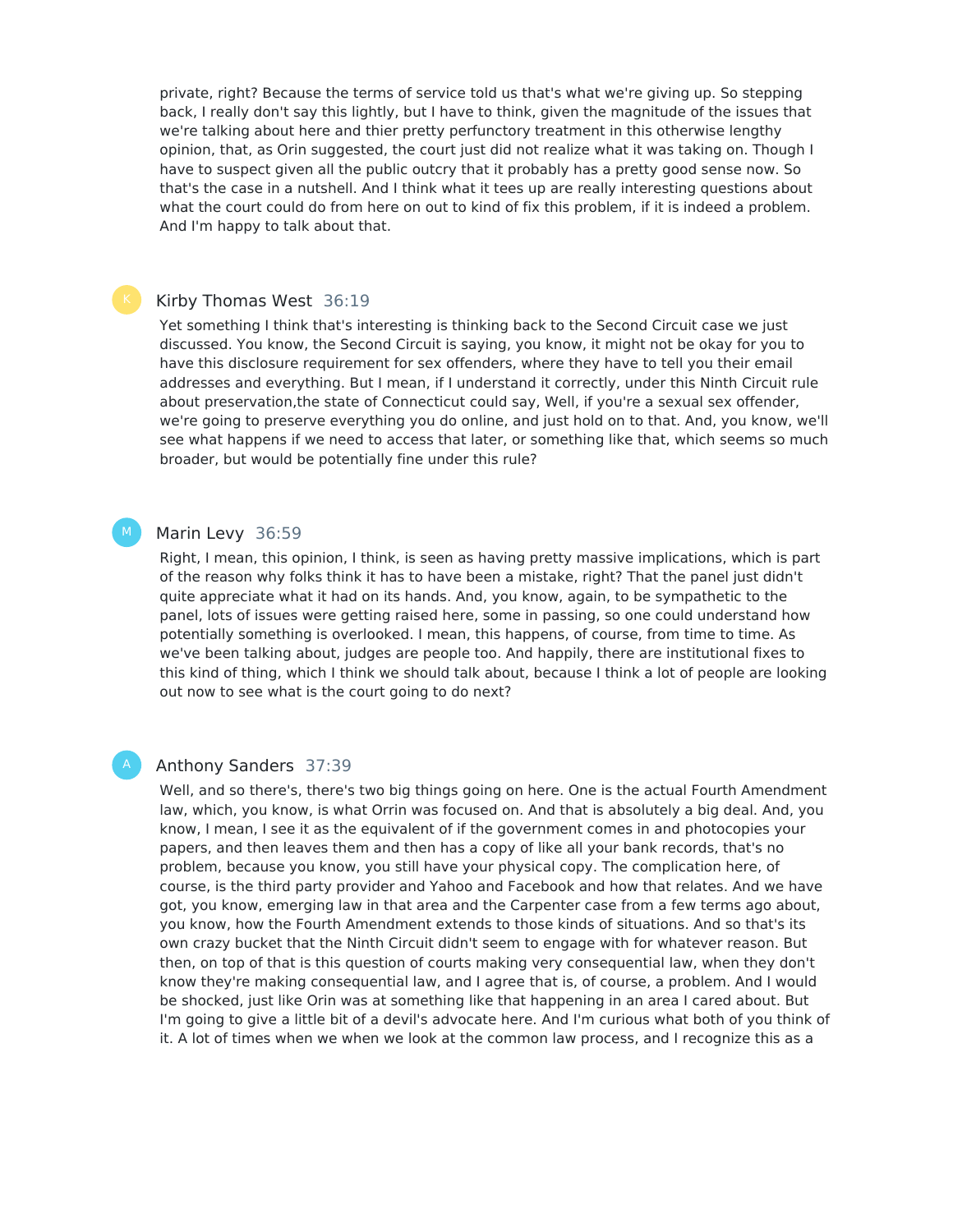constitutional case and a little bit different, but in the common law process courts rule on situations before them, they create rules, and often they are the product of the adjudication, they are not like, we are setting forth the law for the future like it legislature would do. That's the whole justification of the common law processes. That's just one case at a time and they say things and then those are used in future cases. And so can it be said that, although, you know, this looks pretty shocking, this is a rule about and it seems like a wrong rule in this one particular case, that the process of the court adjudication in future cases is going to deal with this and maybe it's a good thing that we have building blocks like this that then get used in future cases? Or is this just different? It's not like, you know, the evolution of torts in Hadley v. Baxendale, a famous case some people may remember from law school. This is more like, with modern constitutional law, it is more like courts creating rules, and they should know damn well what they're creating at that time.

#### Marin Levy 40:26  $M_{\odot}$

Yeah, I mean, I think it's a terrific question. And I think my answer is, unfortunately, that it's the latter. I mean, it'd be different if we were talking about a body of law where we could do things incrementally, right? Where you're kind of, you know, each case is a building block, and we're getting to somewhere, ultimately, and each step is pretty small, you know, typically, in that kind of scenario. Here, this feels like a wrecking ball.

### Anthony Sanders 40:52

Well, it's like, a green light to what the government's doing.

#### Marin Levy 40:56 M

Right. So we'll maybe whatever that the opposite of the wrecking ball is. I mean, it's astonishing what the implications are for a case like this. And, again, I think the part that's most troubling is that there's very little indication that the court realized what it was doing. So had, as Orin says, had the court really taken this on and given it quite a few pages of treatment and really worked through the arguments and shown that, yes, it was intending this effect and here are the reasons why and here are the counter arguments and responses to those, you might not agree with where the court ultimately came out, but you would think, okay, you know, that's a view. And now the maybe the case goes en banc and you have some, I wouldn't say the majority of the Ninth Circuit, since that's not the way they're en bancs work. But you know, you might have the limited en banc in the Ninth Circuit then reverse or affirm. Three, this just doesn't feel like that, this doesn't feel like the kind of considered view of the court. This feels like there was an issue in passing that people didn't really appreciate. And so again, we get this major greenlight unintentionally.

#### Anthony Sanders 42:04

So the question that Oren touched on it in his thread is, is it law? Because of all those reasons you just gave, is there a way to say this actually isn't the law? It was just something a court said, and even though it was necessary for the case, we can't treat it as exactly the same thing